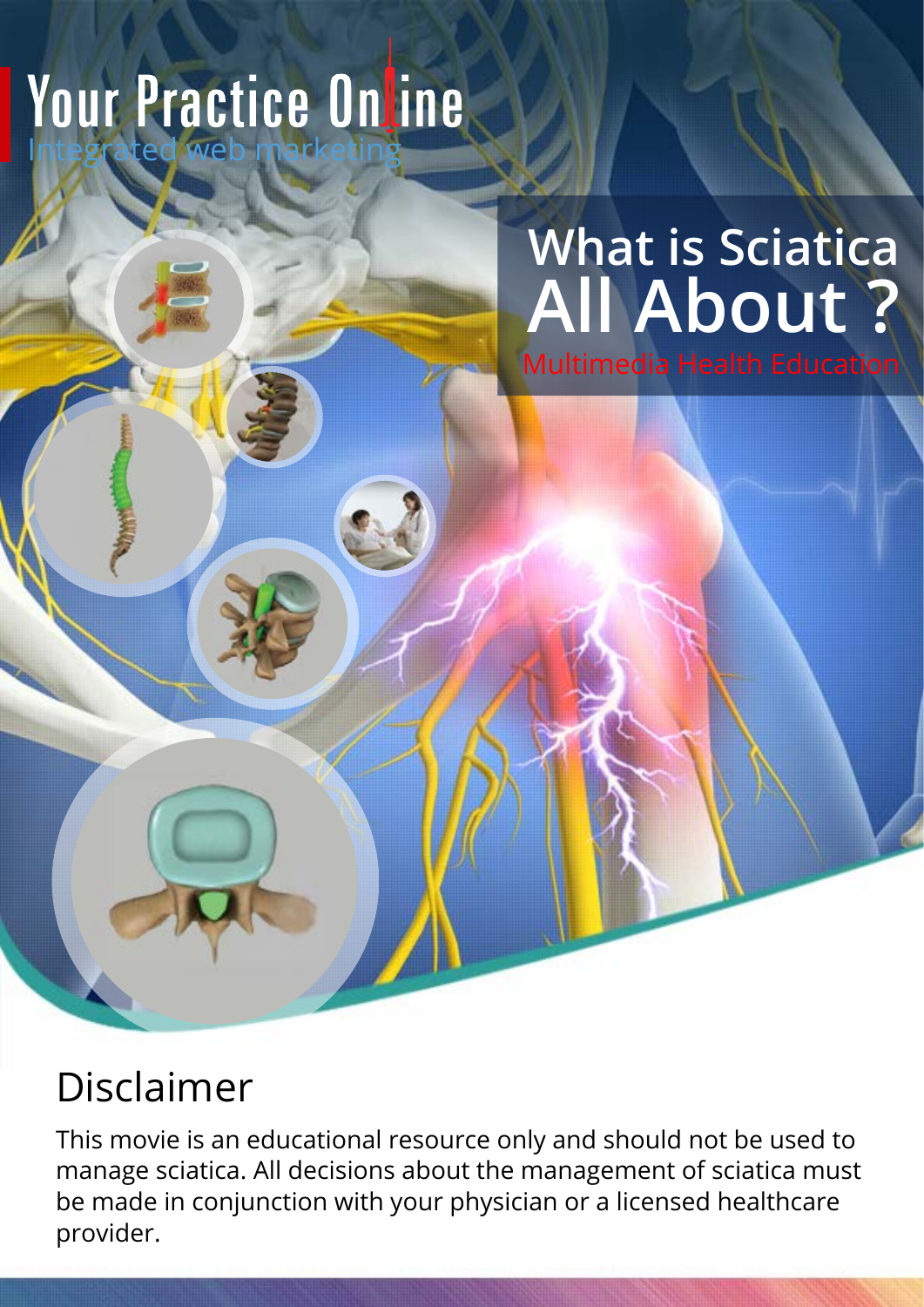

#### MULTIMEDIA HEALTH EDUCATION MANUAL **TABLE OF CONTENTS**

| <b>Sections</b>                                      |
|------------------------------------------------------|
| 1. Introduction                                      |
| 2. Overview of Sciatica                              |
| 3. Causes                                            |
| 4. Diagnosis                                         |
| 5. Treatment Options: Conservative Treatment Options |
| 6. Treatment Options: Surgery                        |
| 7. Risks & Complications                             |
|                                                      |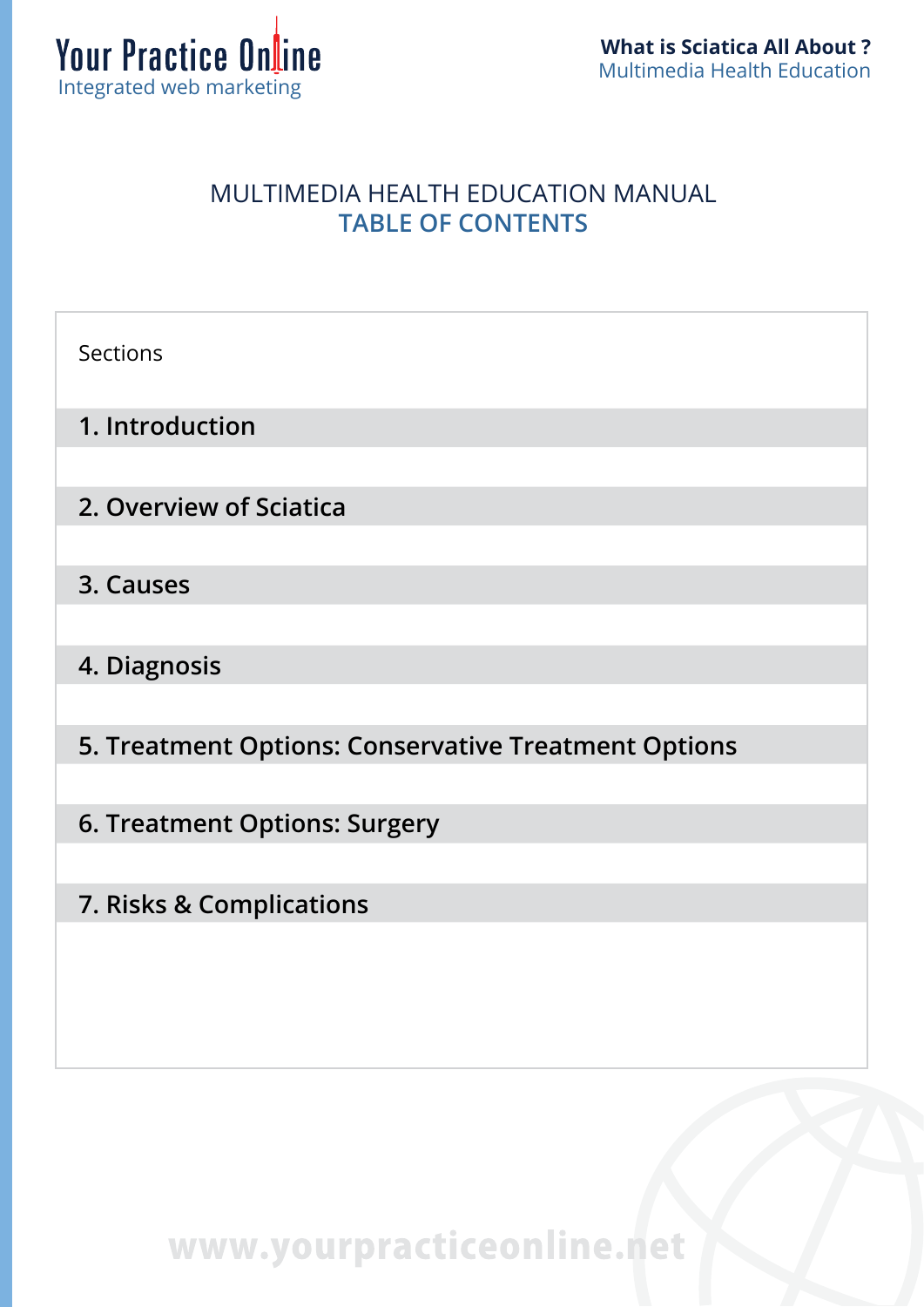#### **Your Practice Online** Integrated web marketing

#### **What is Sciatica All About ?**  Multimedia Health Education

# **Introduction**

#### **What is Sciatica?**

Sciatica is a painful condition caused by the irritation of the sciatic nerve. The sciatic nerve is the longest nerve in our bodies. It begins in the lower back and extends through the buttocks down the back of each leg to the thighs and feet.

Sciatica can be acute (short term) lasting a few weeks, or chronic (long term) persisting for more than 3 months. It is important to understand that most sciatica will resolve itself within a few weeks or months and rarely causes permanent nerve damage.

To learn more about sciatica, it is important to first understand normal spine anatomy and function.

#### **Normal Spine Anatomy**

The spine, also called the back bone, is designed to give us stability, smooth movement, as well as providing a corridor of protection for the delicate spinal cord. It is made up of bony segments called vertebrae and fibrous tissue called intervertebral discs. The vertebrae and discs form a column from your head to your pelvis providing symmetry and support to the body. The spine can be divided into 4 parts. The uppermost is the cervical region, consisting of 7 small vertebrae that form the neck.

As we move down the body, the next 12 vertebrae make up the thoracic region or mid back from which the ribs are hinged.

The 5 lumbar vertebrae are the largest of the mobile vertebrae and supports 2/3 of the body's weight. The lowest region of the spine is the sacrum and coccyx.

The sacrum is a triangular plate made up of 5 fused vertebral segments while the 4 coccyxes terminate the bony spine.*(Refer figure. 1)*



**(Figure. 1)**

#### **Vertebra**

A single vertebra is made up of two parts; the front portion is called the body, cylindrical in shape, and is strong and stable. The back portion of the vertebra is referred to as the vertebral or neural arch and is made up of many parts. The strong 2 pedicles join the vertebral arch to the front body.

The laminae form the arch itself while the transverse process spread out from the side of the pedicles like wings to help anchor the vertebral arch to surrounding muscle.

The spinous process forms a steeple at the apex of the laminae, and is the part of our spine that is felt directly under the skin.

#### **Laminae**

The laminae of the vertebra can be described as a pair of flat arched bones that form a component of the vertebral arch.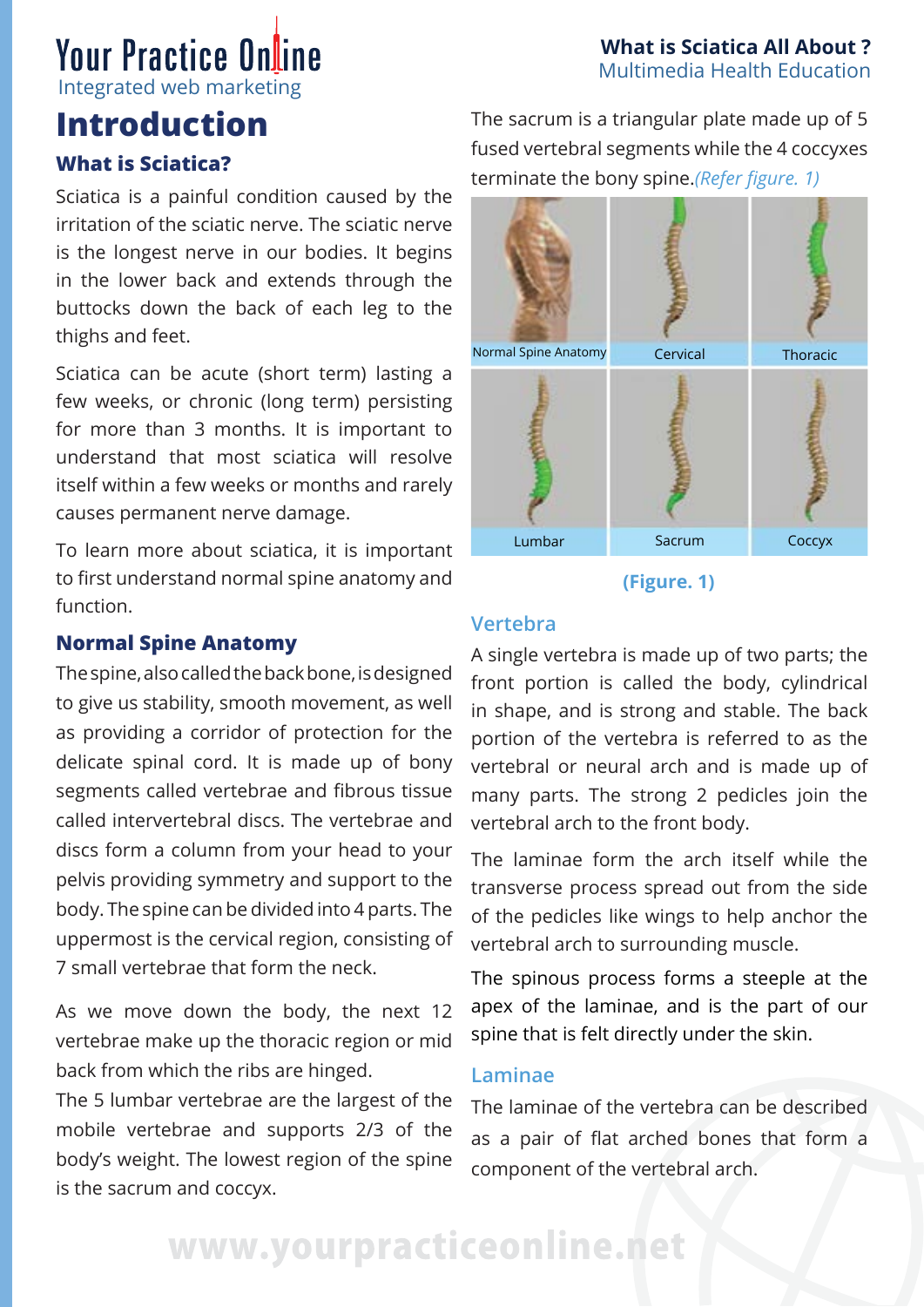**What is Sciatica All About ?**  Multimedia Health Education

Integrated web marketing

#### **Spinal Canal**

This canal is formed by the placement of single vertebral foramina, one on top of the other, to form a canal. The purpose of the canal is to create a bony casing from the head to the lower back through which the spinal cord passes.

#### **Pars Inter Articularis**

Known as the Pars, it is the part of the vertebral arch where the pedicle, transverse process, and articular process transect. *(Refer figure. 2)*







Vertebra Laminae Spinal Canal

(Figure.2)

#### **Intervertebral Disc**

The intervertebral disc sits between the weight bearing vertebral bodies, servicing the spine as shock absorbers.

The disc has fibrous outer rings called the annulus fibrosus with a watery jelly filled nucleus called the Nucleus Pulposis.

#### **Spinal Cord**

The spinal cord is the means by which the nervous system communicates the electrical signals between the brain and the body.

It begins at the brain stem and is held within the spinal canal until it reaches the beginning of the lumbar vertebrae.

At L1 the spinal cord resolves down to a grouping of nerves that supply the lower body.

#### **Facet Joint**

Facet joints are the paired articular processes of the vertebral arch.

These synovial joints give the spine it's flexibility by sliding on the articular processes of the vertebrae below.

#### **Sciatic Nerve Anatomy**

The sciatic nerve is the longest nerve in the body. Starting in the pelvic area and continuing through the buttock and hip areas down the back of the legs, the sciatic nerve enables you to feel sensation in your lower extremities.

It is also responsible for the control of muscle movement in both legs. *(Refer figure. 3)*







(Figure.3)

### **Overview of Sciatica Risk Factors**

Anyone can develop sciatica at some point in their lives; however there are certain risk factors that may predispose you to developing sciatica.

These include the following:

#### **Age**

Increasing age causing degenerative changes in the spine is the most common risk factor for sciatica. These changes can cause pressure on the sciatic nerve.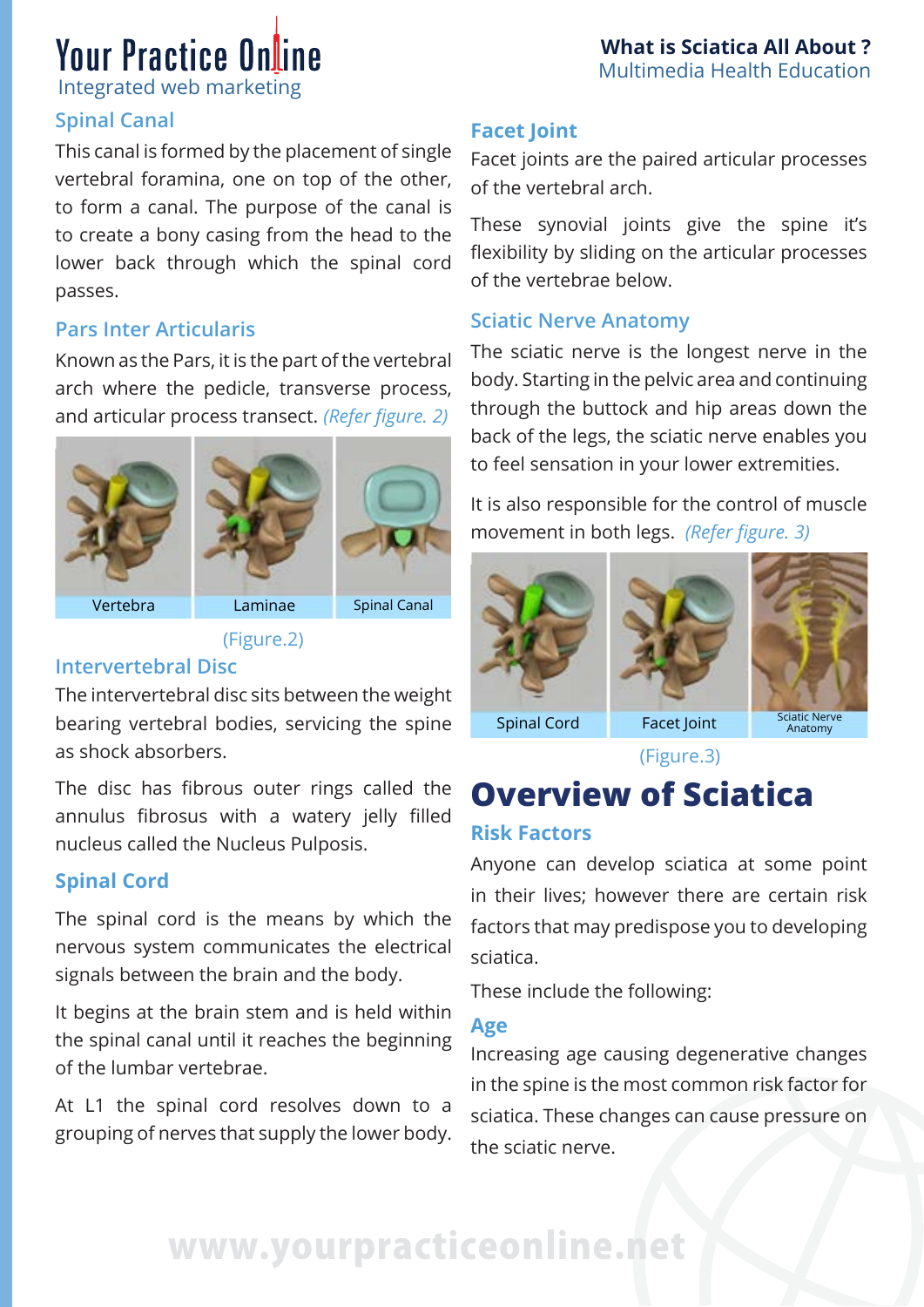#### **What is Sciatica All About ?**  Multimedia Health Education

# **Your Practice Online**

Integrated web marketing

#### **Physical Fitness**

Inactive lifestyle and lack of exercise can lead to weight problems and obesity causing stress on the spine. People who sit for long periods of time or lead a sedentary lifestyle are at increased risk of developing sciatica.

#### **Occupational Risks**

If you are working in a job that involves heavy lifting, frequent twisting of the body, or long periods of driving a vehicle, you are at higher risk for developing sciatica.

#### **Genetics**

Genetics can play a role in back problems. Research has identified two genes that may predispose some people to disc problems.

#### **Diet**

An unhealthy diet high in fat and calories can lead to overweight or obesity increasing your risk of living a sedentary lifestyle, a factor in sciatica development.

#### **Medical Factors**

Certain medical conditions such as diabetes or cancer that has metastasized to the spine can cause sciatica.

#### **Smoking**

Although smoking is not a direct cause of sciatica, smoking decreases circulation which can affect the delivery of nutrients to the discs. Smokers also don't heal as well as non-smokers which can prolong pain after back injury or surgery.

### **Causes**

**It is important to know sciatica is a symptom not a medical diagnosis. Some medical conditions that can cause sciatica include:**

#### **Herniated Discs**

Herniated discs in the low back area are the most common cause of sciatica.

A herniated disc is a condition caused by a tear in a disc allowing the disc contents to bulge outside of the disc.

Sciatica occurs when the disc contents put pressure on the sciatic nerve.

Symptoms related to herniated discs in the lumbar region include sharp, continuous back pain, weakness in the legs, and some loss of sensation to the leg and foot.

#### **Lumbar Spinal Stenosis**

Spinal stenosis is a narrowing of the spinal canal as we age, most commonly due to degenerative arthritis. This narrowing can cause pressure on the spinal cord or nerve roots. If stenosis is in the lumbar area, the lower back, sciatica can occur.

#### **Lumbar Spinal Stenosis**

Spinal stenosis is a narrowing of the spinal canal as we age, most commonly due to degenerative arthritis. This narrowing can cause pressure on the spinal cord or nerve roots.

If stenosis is in the lumbar area, the lower back, sciatica can occur. *(Refer figure. 4)*



(Figure.4)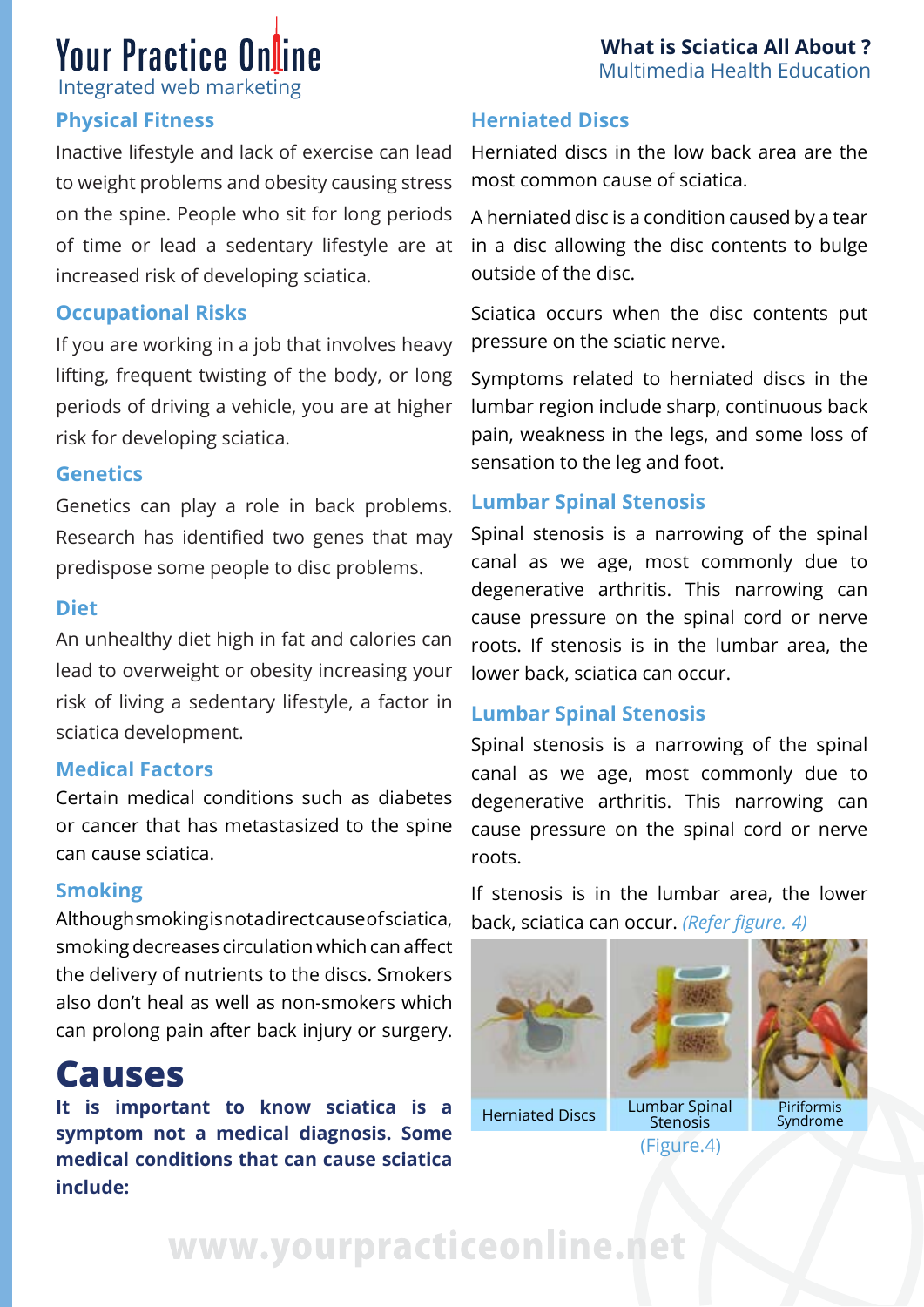**What is Sciatica All About ?**  Multimedia Health Education

Integrated web marketing

#### **Piriformis Syndrome**

The Piriformis muscle lies over the sciatic nerve, originating in the lumbar region and ending in the back of the thighs. Common in female runners, Piriformis Syndrome occurs when the Piriformis muscle in the buttocks spasms putting pressure on the sciatic nerve. Other causes of this condition include prolonged sitting, auto accidents, and falls.

#### **Spondylolisthesis**

A condition in which one vertebra has slipped out of place onto the vertebra below it. If this occurs in the lumbar area, the sciatic nerve may be compressed causing Sciatica.

#### **Degenerative Disc Disease**

A condition caused by wear and tear on the discs between the vertebrae causing them to lose their cushioning ability and can cause pressure on the sciatic nerve.

#### **Diabetes**

Diabetics are at increased risk of nerve damage, including the sciatic nerve.

#### **Tumors**

Although spinal tumors are rare, cancer can spread from other parts of the body to the spine. Tumors that are pressing on the spinal cord or nerve roots can cause sciatic pain.

#### **Trauma**

Injury to the sciatic nerve can occur from an injection, car accidents, gunshot wounds, or fall.

#### **Symptoms of Sciatica**

The most common symptom of Sciatica is pain. The pain can vary by patient, from mild to debilitating, depending on the degree of pressure to the sciatic nerve.

# **Common symptoms of Sciatica include:** . Pain in the buttock area and leg

- 
- Pain in the buttock area and leg<br>• Sharp, intense, shooting pain down the leg
- . Numbness, burning or tingling to the leg or foot
- . Weakness of the leg or foot
- . Low back pain that radiates down to the buttock and leg
- . Pain increases with coughing, sneezing, or straining
- . Pain increases with bending backward
- . Pain intensifies with prolonged sitting or standing

If you are experiencing progressive weakness in the legs or loss of bowel or bladder function, seek immediate medical attention. This may be symptoms of Cauda Equine Syndrome, a medical emergency.

### **Diagnosis**

Evaluating the source of sciatic pain is important in determining your treatment options for relief of the pain. Your physician will perform the following:

. Medical history

. Physical examination with special attention on assessing neuromuscular function in the lower extremities.

Your doctor may order medical tests to determine the cause of your sciatica depending on the results of the history and physical, how long you have had the pain, the severity of the pain, or if you have other serious illnesses such as cancer.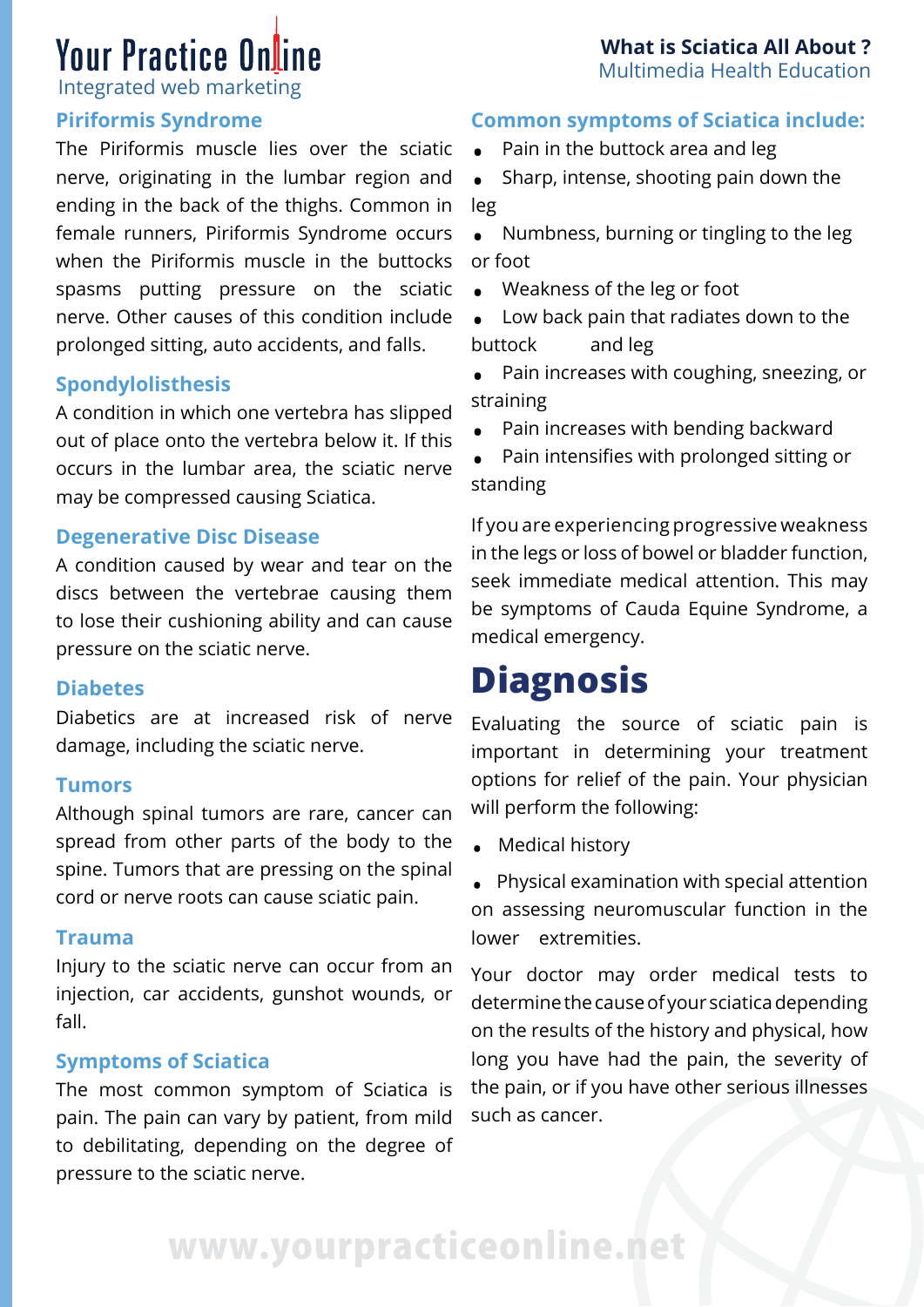Integrated web marketing

#### **Diagnostic Studies may include:**

#### **X-rays**

A form of electromagnetic radiation that is used to take pictures of bones.

#### **MRI**

Magnetic and radio waves are used to create a computer image of soft tissue such as nerves and ligaments.

#### **CT Scan**

This test creates 3D images from multiple x-rays and shows your physician spinal structures not seen on regular x-ray.

#### **CT Scan with Myelogram**

A type of medical imaging which is done by injecting contrast medium into the affected area of the spine followed by CT scan of the area that creates 3D images from multiple x-rays.

#### **Electromyogram (EMG)**

A test involving the placement of small needles into the muscles to monitor electrical activity. This test is used to detect the level of nerve root damage related to chronic pain.

#### **Nerve Conduction Tests**

A non-invasive test to assess the speed of conduction in a nerve. Electrodes are placed on the skin and nerves are stimulated with a weak electrical impulse.

#### **Treatment Options Conservative Treatment Options**

Treatment for sciatica will depend on the cause of the pain and whether the pain is acute (short term) or chronic (long term). The goal of treatment is to alleviate pain and improve mobility.

Acute sciatic pain will usually get better on its own. Treatment guidelines for acute sciatic pain include:

#### **Physical Activity**

Continue your normal daily activities as much as possible, avoiding any activities that worsen the pain. Bed rest is not recommended and in fact can make your pain worse.

#### **Over the Counter Drugs**

NSAIDS (non-steroidal anti-inflammatory drugs) such as aspirin, ibuprofen, acetaminophen, can help ease the pain until it resolves.

#### **Ice or Heat Packs**

Ice packs or heat is often used for 20 minute intervals and repeated every 2 hours. Some patients find alternating between heat and ice is helpful. Always place a towel over the area before applying heat or ice. Never apply directly over the skin.

#### **Exercise**

Your doctor may refer you to a physical therapist to instruct you on exercises to strengthen your trunk and back muscles. Stretching exercises done passively without jerking movements can also be helpful.

#### **Prescription Medications**

Your doctor may prescribe anti-inflammatory medications such as steroids. For severe pain, you may be prescribed narcotic pain medications, or muscle relaxants.

#### **Eqidural Steroid Injections**

Epidural steroid injections are administered into the spine to deliver anti-inflammatory medications directly to the painful area around the nerve.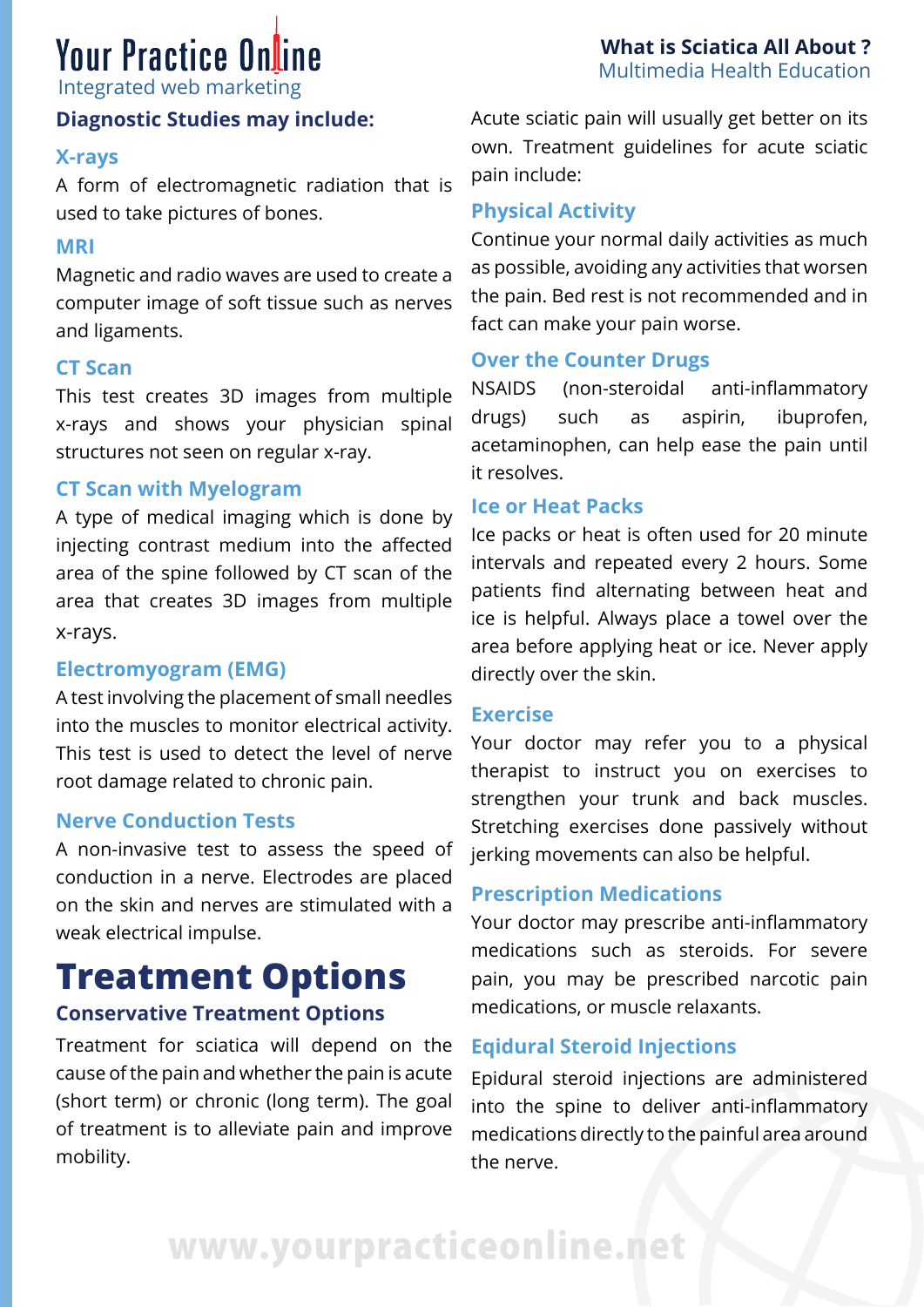Integrated web marketing

#### **Therapeutic Massage**

Massage by a trained therapist can decrease muscle spasms.

#### **Manual Manipulation**

Spinal adjustments to straighten the spine can be performed by chiropractors, osteopathic physicians, and appropriately trained physical therapists.

### **Treatment Options: Surgery**

#### **Your doctor may refer you for a surgical consultation if:**

Your sciatic pain persists for more than a few months

Your pain is severe and interferes with your sleep and daily activities.

Your pain does not respond to conservative treatment measures as described previously.

Some of the medical diagnoses that may need surgical intervention for sciatic pain include: *(Refer figure. 5)*



#### (Figure.5)

Your surgeon will decide which options are best for you depending on your specific circumstances.

#### **Postoperative Care**

. After back surgery, you will be taught how

to use proper body mechanics to turn in bed, reposition, and stand up, sit, and walk while the incision is healing.

**What is Sciatica All About ?**  Multimedia Health Education

. You will be given oral and/or intravenous pain medications for the discomfort.

. You will be encouraged to walk as much as tolerated and avoid prolonged sitting.

- . Avoid pulling, pushing, or lifting.
- . A postoperative rehabilitation program may be prescribed by your doctor

. Keep the incision area clean and dry and report any signs or symptoms of infection to your surgeon such as redness, swelling, increased pain, excess drainage, odorous drainage, fever, or chills.

# **Risks & Complications**

As with any major surgery there are potential risks involved. The decision to proceed with the surgery is made because the advantages of surgery outweigh the potential disadvantages. It is important that you are informed of these risks before the surgery takes place.

Complications can be medical (general) or specific to spinal surgery.

Medical complications include those of the anesthetic and your general well being. Almost any medical condition can occur so this list is not complete.

#### **Complications include:**

. Allergic reactions to medications

Blood loss requiring transfusion with its low risk of disease transmission

. Heart attacks, strokes, kidney failure, pneumonia, bladder infections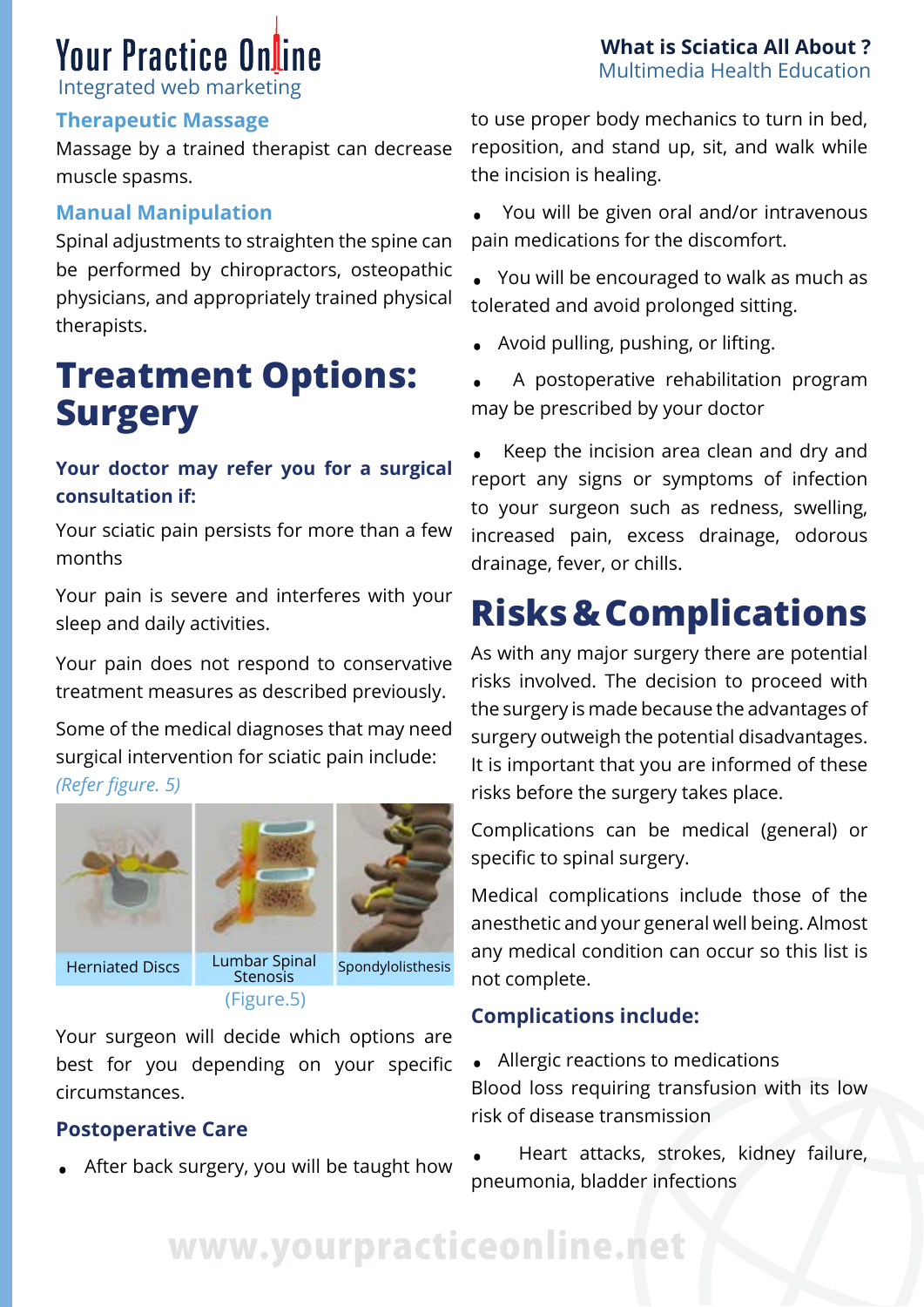#### **What is Sciatica All About ?**  Multimedia Health Education

### **Your Practice Online** Integrated web marketing

. Complications from nerve blocks such as . Spinal instability infection or nerve damage

. Serious medical problems can lead to ongoing health concerns, prolonged hospitalization, or rarely death.

#### **Specific complications of Back Surgery include:**

- . Skin infection at the incision line
- . Spinal fluid leak
- 
- . Nerve root injury/damage
- . Failure to improve
- . Discitis, a rare occurrence involving infectionof the disc.